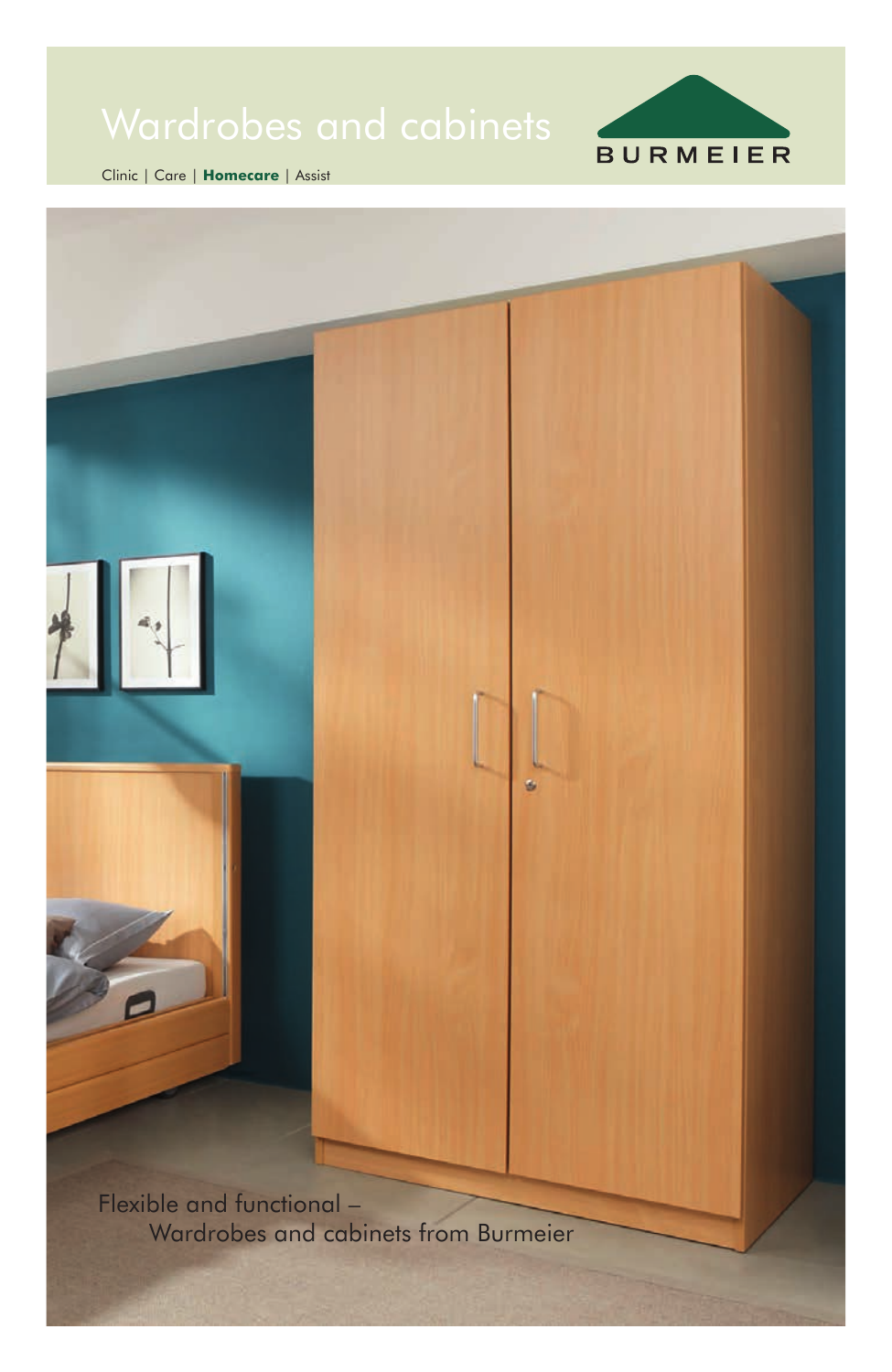### Wardrobes/linen cupboards and accessories



# Wardrobes/linen cupboards and top units



### **Safety**

The **Adrano** furnishing system offers a variety of different options for keeping valuables safe. All wardrobes and cupboards can be fitted with optional safes. Lockable compartments can also be built-in as permanent fixtures.

> Material no.: 241738 **Technical data:** Width: 50 cm Height: 202 cm Depth: 60 cm

#### **Mix and match**

Material no.: 241754 **Technical data:** Width: 100 cm Height: 42 cm Depth: 60 cm

Take advantage of the wide range of furniture units available to create your very own combination of wardrobes and cabinets.

One-person wardrobes/linen cupboards\*

One-person wardrobes/linen cupboards\* Two-person wardrobes/linen cupboards\*



Material no.: 241740 **Technical data:**<br>Width: 100 100 cm Height: 202 cm<br>Depth: 60 cm 60 cm -- 11

Material no.: 241739 **Technical data:** Width: 50 cm Height: 202 cm<br>Depth: 60 cm Depth: with 1 base drawer

 $\hspace{0.1mm}-\hspace{0.1mm}$ 

Material no.: 241742 **Technical data:** Width: 150 cm Height: 202 cm Depth: 60 cm

Material no.: 241755 **Technical data:** Width: 150 cm Height: 42 cm Depth: 60 cm

Material no.: 197374 **Technical data:**<br>Width: 100 Width: 100 cm<br>Height: 150 cm 150 cm<br>22 cm Depth:

Material no.: 241741 **Technical data:**<br>Width: 100 100 cm Height: 202 cm Depth: 60 cm with 2 base drawers

Material no.: 241748 **Technical data:**<br>Width: 100 100 cm Height: 202 cm Depth: 60 cm with 2 base drawers



Material no.: 241747 **Technical data:**<br>Width: 100 100 cm Height: 202 cm Depth: 60 cm





Combination examples

Combination of 241749 & 241755 **Technical data:** 150 cm Height: 244 cm Depth: 60 cm



Combination of 241748 & 241739 **Technical data:** 150 cm Height: 244 cm<br>Depth: 60 cm  $Depth:$ with 3 base drawers



Two-person wardrobes/linen cupboards\*

One-person wardrobes/linen cupboards\* Two-person wardrobes/linen cupboards\*



Material no.: 197373 **Technical data:**<br>Width: 50 50 cm Height: 103 cm Material no.: 197372 **Technical data:**<br>Width: 50 50 cm Height: 103 cm



Lockable plastic compartment (without illustration)

<u> په اپن کال کې</u>



Material no.: 241749 **Technical data:** Width: 150 cm Height: 202 cm Depth: 60 cm



Material no.: 241743 **Technical data:** Width: 150 cm Height: 202 cm Depth: 60 cm with 3 base drawers





Material no.: 241750 **Technical data:** Width: 150 cm Height: 202 cm Depth: 60 cm with 2 base drawers

Lockable wooden compartment door



Accessories Coat rack Mirror Mirror/coat rack combination